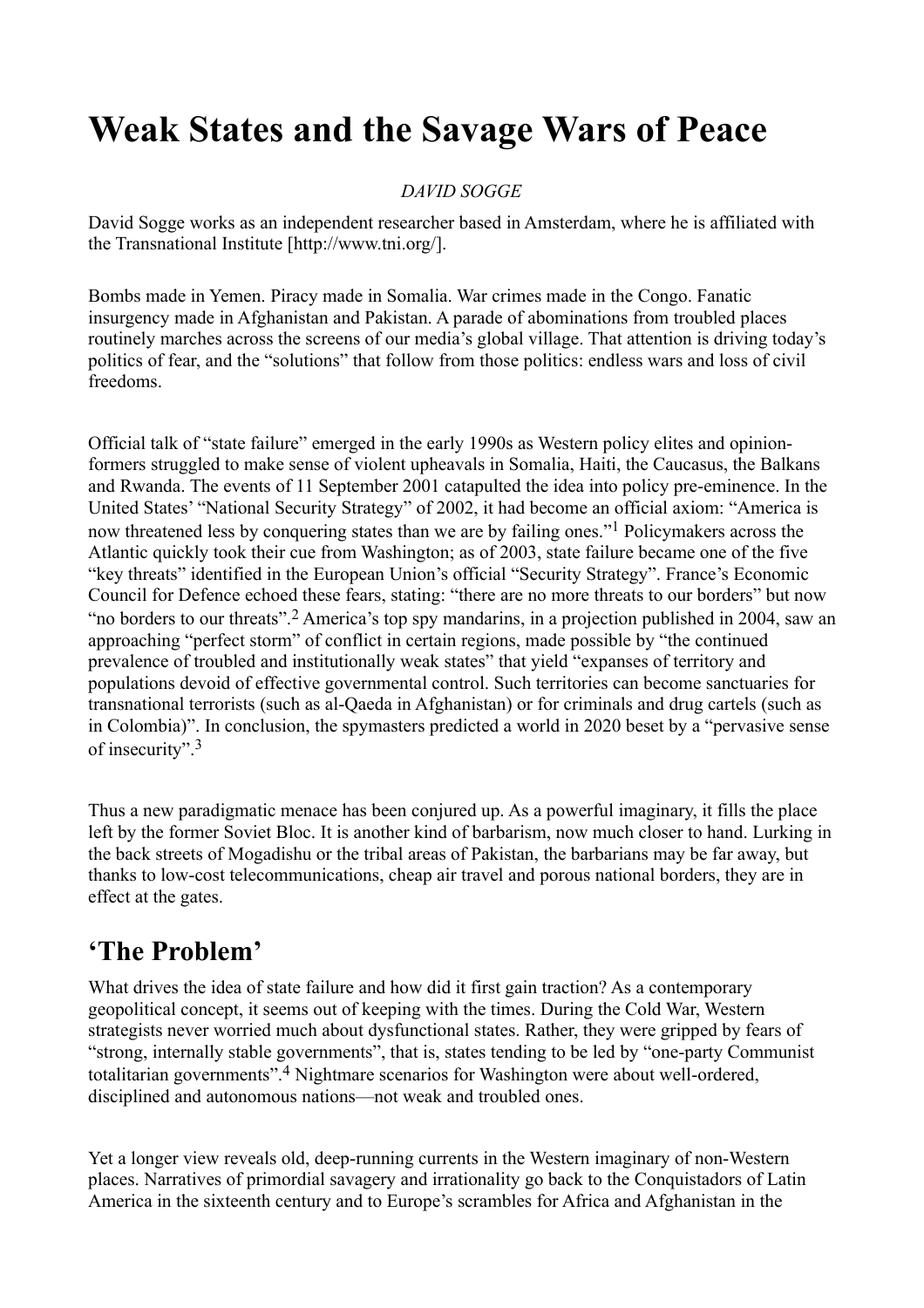nineteenth century. Imperial glory and material gain were the impulses of domination, but these had to be justified by more noble intentions, such as ending disorder among the "lesser breeds without the law." Hence, it was "the White Man's burden", as Kipling famously expressed it, to pursue "the savage wars of peace".

A couple of decades after decolonisation, notions of "soft" states and disordered politics began to appear among area-studies scholars, especially Africanists. Anglo-Saxon economists allied to the anti-Keynesian "counter-revolution" began to churn out studies about rent-seeking, corruption and other government practices in non-Western places—practices that were thought to nullify enterprise and economic growth.

Helping sound the alarm were a handful of shrewd and well-placed public intellectuals on the right, such as the American travel journalist and pundit Robert Kaplan. His lurid observations about "reprimitivised man" in Africa and aboriginal hatreds in the Balkans captivated many readers, including people in high places. Every US embassy in Africa got copies of his 1994 *Atlantic Monthly* article, "The Coming Anarchy", depicting a planetary future of criminality and mayhem. President Bill Clinton is said to have found that article "stunning". Kaplan's writings reportedly moved Vice-President Al Gore to ask the Central Intelligence Agency (CIA) to set up a major research effort, the State Failure Task Force.

Yet towards the end of the 1990s, the idea of failing states lost momentum. Official concern about disorder in non-Western lands waned and aid for them shrank. The Clinton administration, convinced of their neo-liberal efficacy, let the International Monetary Fund (IMF) and World Bank steer policy on poor countries. As presidential candidate in 2000, George W. Bush said, "I don't think nation-building missions are worthwhile." Obscure, troubled places were just not worth bothering about.

Then abruptly in September 2001, America's leaders found they had been blindsided. Officials and pundits who had smugly regarded themselves as hard-nosed realists attuned to exactly what was going on in the world had been caught in deeply humiliating postures. Those narratives of societies driven by primitive compulsions and of inexplicably dysfunctional states had clearly been of no help whatsoever.

#### **What Is at Stake?**

When it is clear why states exist, in whose interest they should function and thus *for whom* they fail or succeed, talk about state failure can become meaningful. Should states exist chiefly to ensure better life-chances for all citizens? Or are their tasks mainly to promote globalisation's winners and police its losers? For Western powers, the latter question has commanded most attention, especially since 2001. Most Western geostrategists answer it in the affirmative, holding that non-Western states have, above all else, responsibilities in defence of the West and its interests. Policies meant to shore up the governance and security of faraway poor countries have been conflated with policies to promote the security of rich and powerful countries.

Also at stake are claims to economic and strategic advantages gained in controlling hydrocarbons, rare minerals and other natural resources—things that awaken the animal spirits of powerful outsiders. Just which countries get the labels "weak" and "failing" can be selective. World energy politics illustrates this. Hydrocarbon exporters in Central and West Asia and North Africa show tell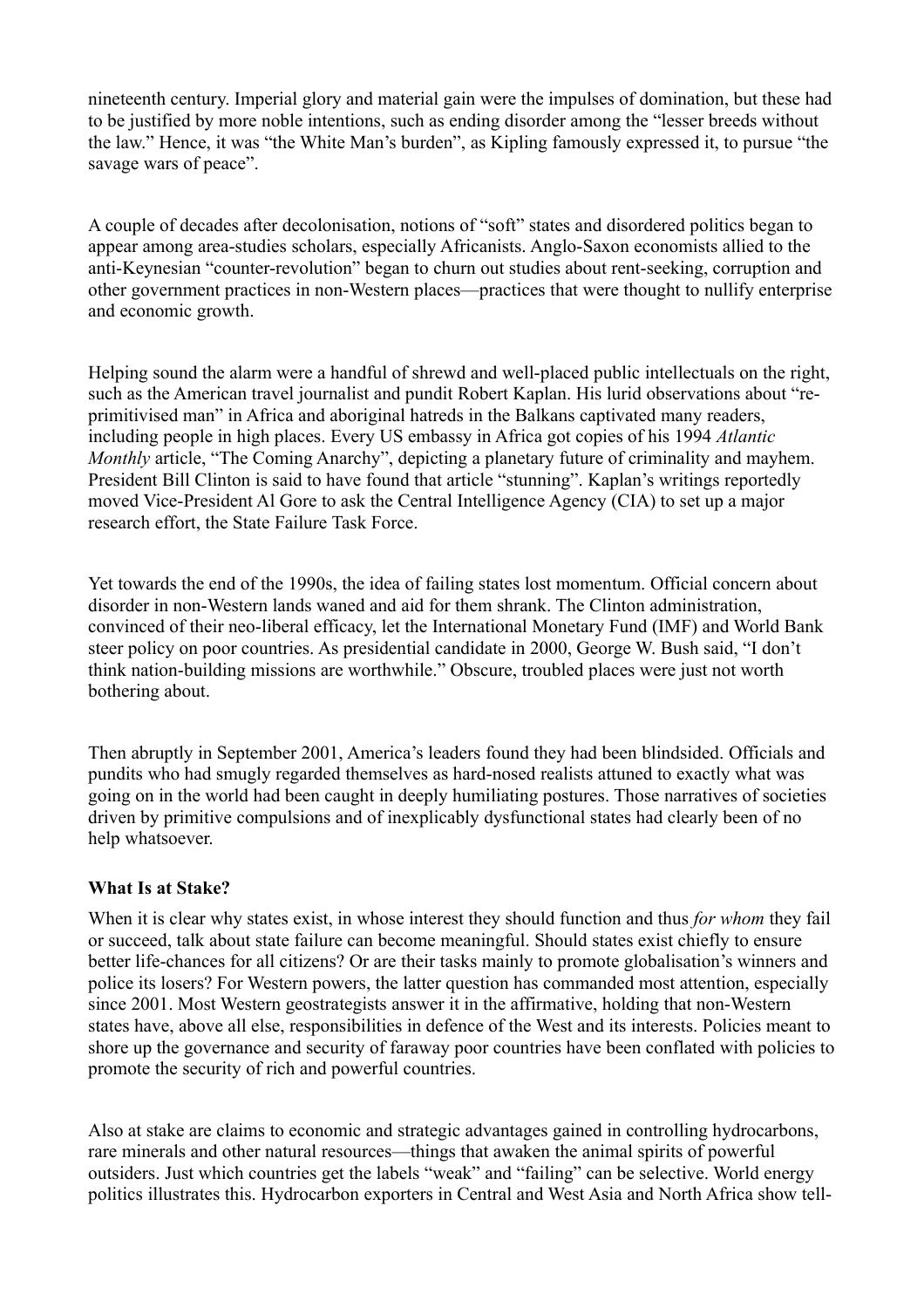tale signs of disorder, injustice, criminalisation and other indications of weakened public legitimacy. Yet such strategically important places seldom figure prominently in official discussions of the problem.

#### **What Indicates State Failure?**

Much academic and think-tank effort has gone towards identifying types of state weakness, ranking countries and detecting indicators. As of 2009, at least thirteen frameworks for measuring and comparing state fragility were on offer.<sup>5</sup> A sampling of mainstream writings yields a fairly consistent number of attributes of state fragility and failure.

In standard perspectives, a state fails when it loses its exclusive control over the means of coercion and when it lacks the commitment and capacity to provide public goods. A major policy paper by the Organisation for Economic Co-operation and Development (OECD) expresses the current consensus among Western policy elites as follows:

States are fragile when state structures lack political will and/or capacity to provide the basic functions needed for poverty reduction, development and to safeguard the security and human rights of their populations  $6$ 

A few analyses acknowledge the weight of history, stressing patterns laid down over long periods by the interplay of conflicting interests. These interpretations recognise that fragility is not a mere "lifestyle choice" that can be quickly corrected under supervised therapy. However, Western strategists usually ignore such readings under prevailing mainstream optimism about the efficacy of social engineering pursued from the outside, through aid or "humanitarian intervention" via armed force. In this view of nation-building—favoured by military chieftains and consulting firms causes of state failure are relatively easily located, being confined to the territories themselves. Particularly blameworthy are national politicians, whose corruption and greed have "consciously sucked state competencies dry", in the words of the American academic Robert Rotberg. His thinking exemplifies conventional Western opinion: "State failure is man-made, not merely accidental nor—fundamentally—caused geographically, environmentally or externally. Leadership decisions and leadership failures have destroyed states and continue to weaken the fragile polities that operate on the cusp of failure."<sup>7</sup>

Mainstream analyses of political disorder rely on number-crunching to establish cross-country correlations. Data are built largely on "expert" opinion, using stylised facts like "party fractionalisation" or "freedom". Results of these statistical exercises have been something less than spectacular. For example, the aforementioned State Failure Task Force, a big-budget consortium of US academics commissioned in 1994 by the CIA, reached the pallid conclusion that risks of state failure are higher where living standards are low and where there is violent conflict in neighbouring countries. In circular logic, the American official aid agency USAID in 2005 identified the underlying sources of state fragility as "governing arrangements that lack effectiveness and legitimacy".<sup>8</sup>

Other researchers reach different conclusions, simply by using other variables, such as social disparities and the abuse of human rights. Research underpinning one of the indexes of state failure concluded: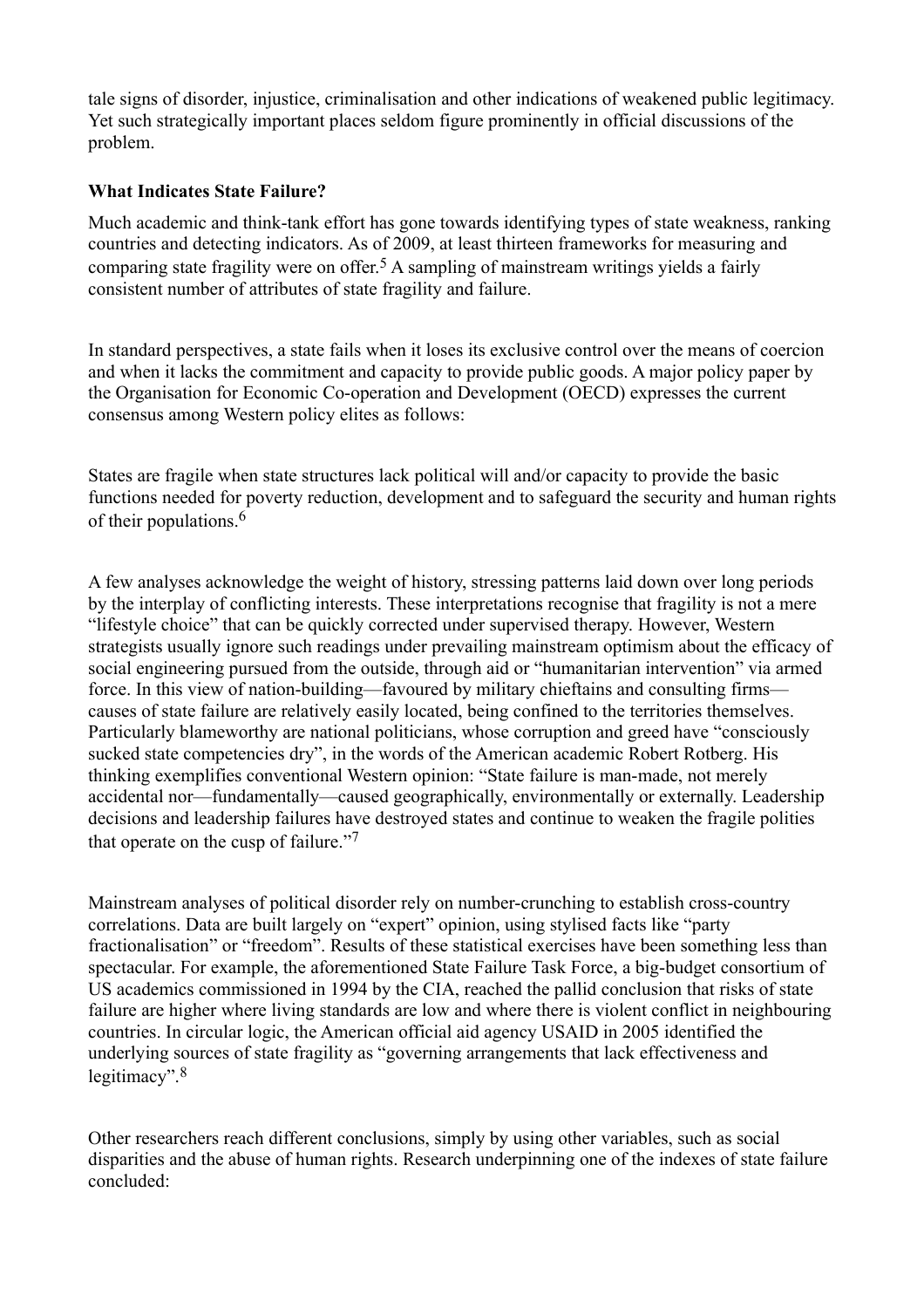Among the 12 indicators we use, two consistently rank near the top. Uneven development is high in almost all the states in the index, suggesting that inequality within states—and not merely poverty —increases instability. Criminalisation or delegitimation of the state, which occurs when state institutions are regarded as corrupt, illegal, or ineffective, also figured prominently.<sup>9</sup>

Yet mainstream think-tanks usually play down politically charged hypotheses that fragility can arise from social injustice and exclusion. In 1999, the World Bank mounted a major research project, the "Economics of Civil Wars, Crime and Violence". In widely cited findings, it concluded that social injustice ("grievance") doesn't explain civil wars; rather, the main culprits are bad people and their criminal behaviour ("greed").<sup>10</sup>

### **A Convenient Tool**

Conventional accounts blame the usual suspects: despotic and greedy leaders. More subtle versions emphasise social divisions. Essentially, failing states have only themselves to blame for their misfortunes. Talk of failing states persists because a host of powerful and well-funded Western interests—geostrategists, military establishments, consulting firms, development agencies and humanitarian non-governmental organisations—finds it a useful banner behind which to rally.

# **Problems with 'The Problem'**

Military chieftains, makers of foreign policy, and prominent media pundits generally accept accounts of the problem in the ways just sketched. But are those accounts valid and adequate? From a perspective of emancipatory global politics, there are reasons to think they are not.

# **A-political, A-historical Explanations**

Mainstream talk avoids essential matters of state purposes and politics. It takes for granted an ideal type or state that satisfies the needs of market systems and the norms of "responsibility", as determined by dominant powers. The American political scientist Susan Woodward argues that the "consensus model" of the state is usually posed in the apolitical terms of development and security policy, not in terms of clashing interests and the need to negotiate among them.<sup>11</sup> Suspended beyond politics, the model is largely irrelevant to understanding the main issues—what makes states weak, and what would really be required for them to grow stronger.

Few states steered from the outside have become resilient in the sense of gaining capacities to respond to citizens' needs and thus to enjoy popular legitimacy. In Africa, the colonial state emerged only after an "unnatural birth", at a forced pace, usually at the point of a gun. Colonialism demolished pre-colonial systems of governance almost everywhere and set about constructing cheap and expedient apparatuses of domination. The basis of most countries was territorial, not socio-cultural; within these large spaces, state authority was thinly spread, and in some places entirely absent. Moreover, the core business of the colonial state was not nation-building, but the supervision of raw-material extraction and the mobilisation of tax revenues and labour-power on behalf of foreign elites. Legitimacy was merely assumed, never built or tested through public politics, which were forbidden up until almost the end. In short, neither colonisation nor decolonisation left states able routinely to deliver public goods and responsive pubic politics.

A look at the rogues' gallery of leading personages in troubled countries makes the "greedy-and-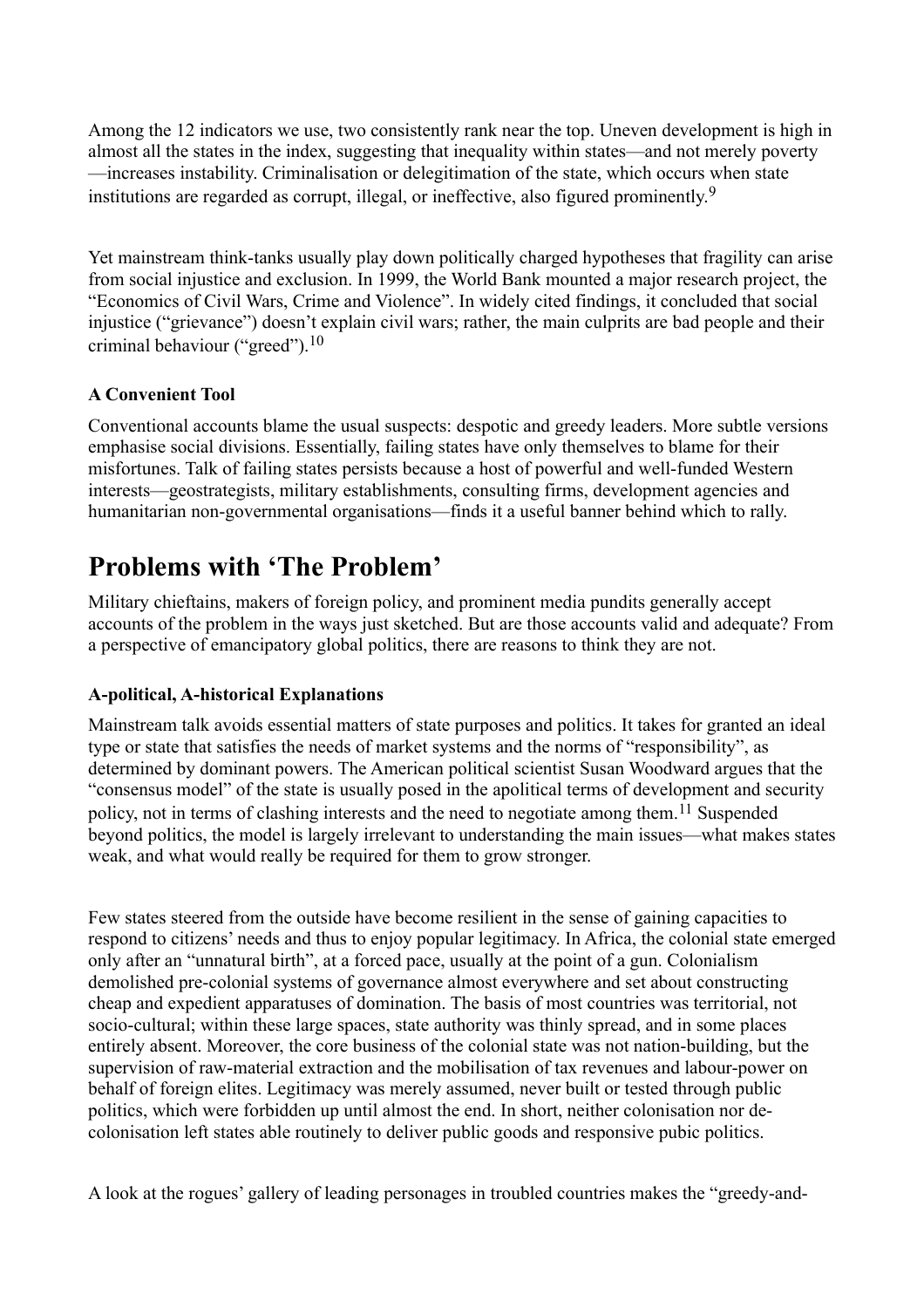corrupt-leader" explanation of state failure seem persuasive. Yet if this "big man" account of history were the only version to go by, one would never learn why Western powers keep kleptocratic dictators, sheikhs and warlords supplied with money, weapons and diplomatic protection. Moreover, when Western strategists change their minds and begin to vilify such leaders as menacing dictators,<sup>12</sup> publics are asked to see them as irrational losers in a "clash of civilisations", or as merely deranged fanatics, or both. But whether the criteria are about moral integrity or psychological fitness, such narratives locate those deemed responsible for state failure beyond politics and outside history. With political *démarches* thus eliminated, the alternatives are reduced to locking up the brutes, or killing them.

Today, Western media publish fewer grand narratives of states brought down by primordial savagery and irrationality. But they continue to overlook some fundamental historical facts. For there is much evidence that inter-ethnic violence has often stemmed not from "age-old fury", but from calculated political stratagems. In Sudan, the United States and Israel began supporting rebel armies in the 1960s; in Mozambique and Angola, the United States supported insurgencies backed by apartheid South Africa; in South Africa itself, a variety of Western interests promoted violent tribalist movements against Nelson Mandela's African National Congress; in Rwanda, the French government supported a small political cabal that incited the 1994 pogroms; in the Democratic Republic of Congo, the thuggish kleptocrat Mobutu could not have gained power and reigned for thirty-two years without Western support. Interpretations of political disorder and violence look very different from mainstream narratives when the recruitment of elites is taken into account, together with their arms suppliers, hired gunmen, diplomatic protectors and offshore bankers.

#### **Structural Adjustment**

Commonly overlooked in discussions of fragility are the measures pursued by powerful Western institutions to "roll back" government and delegitimise the public sector in favour of private actors. From the mid-1970s, a coalition of interests led by the World Bank and IMF (hitherto ardent backers of state-led growth) mounted concerted policy campaigns against *most* governments, not just the communist ones. Public sectors were no longer seen as the solution, but the problem. States were held to have neither the capacity nor the legitimacy to steer economies.

Market-fundamentalist programmes of "structural adjustment" imposed by these aid-system coalitions meant downsizing the state, amputating services and subsidies for the poor, and selling off state assets. The costs to state capacity and legitimacy have been high, but for citizens the costs have been even higher. In the troubled Kyrgyz Republic, where neo-liberal "reform" has been exceptionally intense since the early 1990s, villagers told World Bank researchers:

Wellbeing is what we had in the past; we had enough money then, prices were low, health care was free, and doctors were very polite. Education for children was free too. People respected each other. There were a lot of children and youths. Everybody had a job, wages were paid on time, nobody's rights were abused and nobody wanted to leave town … Poverty results in suicide, hunger, death, lack of money, lack of hope. Things are getting worse every day. People are afraid of starvation, lack of heating, ethnic unrest. People bite one another like dogs.<sup>13</sup>

States have been further weakened by demands that they part with their money. Western governments, together with their financial-sector partners, have long insisted that low-income countries, before anything else, repay their foreign debt—although strategic possessions like Iraq and Afghanistan have been exempted from that requirement. Second, they must set aside large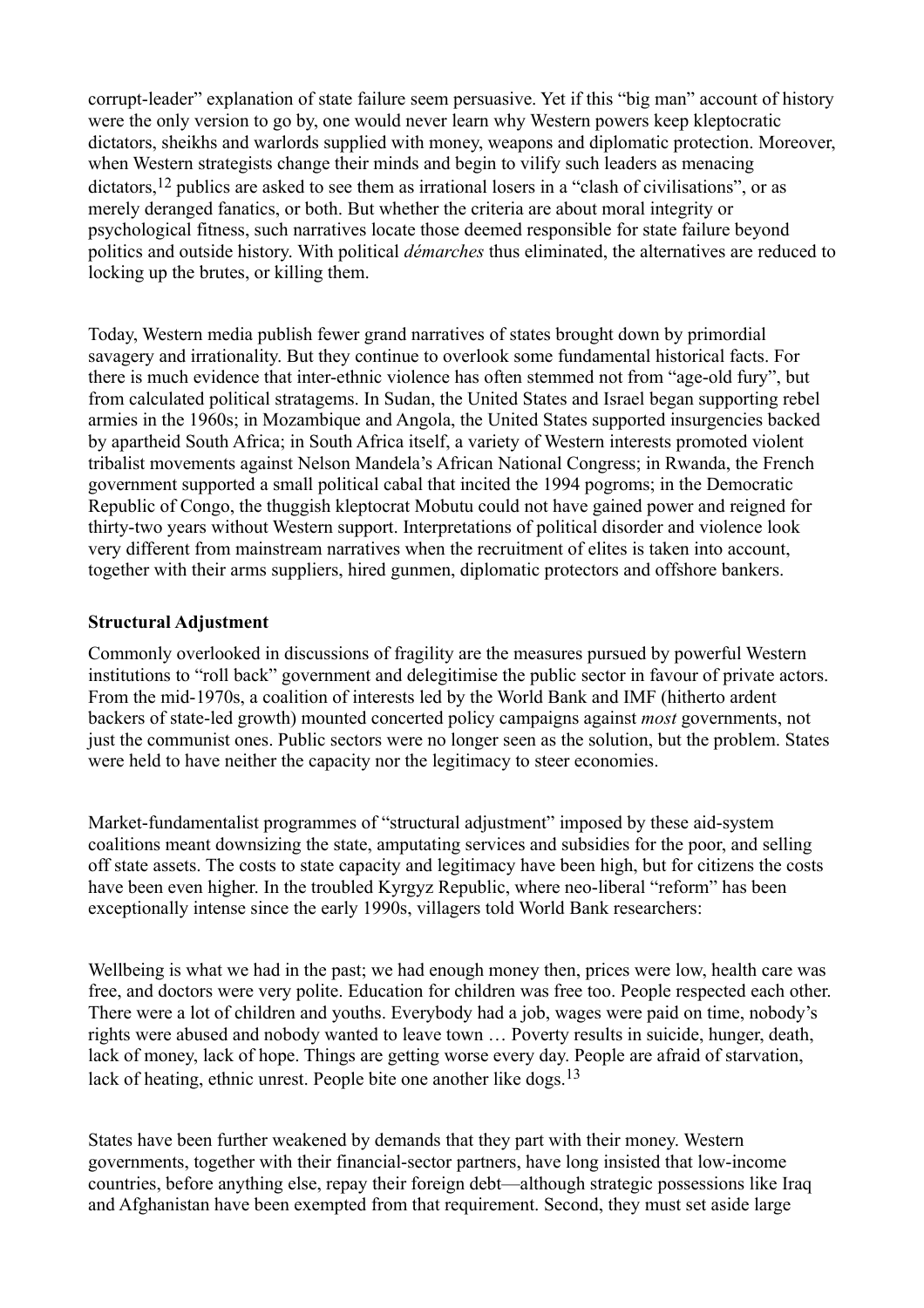amounts of national savings in offshore (dollar) reserves, in effect subsidising rich countries. Third, to comply with trade liberalisation policies, they had to shift tax burdens from external trade to internal consumption, by such means as value added taxes. These measures put poor countries at huge risk, as many state treasuries depended greatly on taxes and duties on external flows. Experience of the period 1975–2000 has shown that indeed the risks should not have been run, as most governments—especially the poorest and most fragile—failed to recover revenues lost from trade reform.<sup>14</sup>

Having followed the donors' policy formulas, impoverished governments have been forced to hand over even more sovereign powers to donors. Being more dependent, states find themselves at even greater risk, since many of the donors' big ideas—as the World Bank's own research has shown are bad ideas. For example, after decades of pushing African countries to concentrate on farm exports, the World Bank now holds that a "development strategy based on agricultural commodity exports is likely to be impoverishing in the current agricultural policy environment".<sup>15</sup> Detailed studies confirm the kinds of catastrophe that can occur where donors rule. A 1998 internal evaluation of World Bank efforts in Malawi, for example, concluded that "the Bank's approach to Malawi ... impoverished the smallholder sector".<sup>16</sup> Outcomes elsewhere in Africa have been much the same. Indeed, researchers have concluded that in a typical African country, the strength of the economy is inversely proportional to the influence of the World Bank.<sup>17</sup>

This is not to conclude that structural adjustment measures ignited wide-scale conflict in every case. However, there is little doubt that occasionally they directly triggered violence, sometimes spectacularly, as in Yugoslavia in the early 1990s and Guinea-Bissau in 1998. But in most cases, donor-imposed policy formulas worked less as a trigger and more as a facilitator.18 Market fundamentalism generates cycles of booms and busts and exposes countries to forces that put brakes on economic growth. Outcomes include under-employment, rapid and non-transparent acquisition of assets by elites, and mounting inequality. Hence, the growth of "enabling environments" for breakdowns of pacts among elites and of peace between ethnic or regional groupings split by "horizontal inequalities". Upheavals in 2005 and 2010 in the Kyrgyz Republic, and eruptions of "people power" across the Arab world in 2011, are merely more striking examples of the type of social unrest seen in many places under contemporary capitalism, but intensified by donor policyformulas. As one observer remarks, "Egypt, Tunisia and Libya began to take their orders from IMF manuals in the late 1990s, and the current rebellions are as much anti-IMF riots as they are prodemocracy demonstrations."<sup>19</sup>

#### **States as Targets for Demolition**

Economic collapse, disorder and state breakdown have also been planned and executed in cold blood. For governments deemed unco-operative, the preferred option is "regime change". In the 1980s, the United States gave the green light for full-scale rollback wars in southern Africa and Central America. In Afghanistan, the United States cultivated, bankrolled and equipped Islamic militants against a Soviet-supported regime—a successful insurgency that subsequently turned on its minders. The point of these interventions was to weaken and eventually to destroy governments. Programmes of economic reform were deployed to change regimes. Jeffrey Sachs, the American mastermind of economic "shock therapy" for eastern Europe and the former Soviet Union, has admitted that the chief purposes of Washington's economic remedies were not developmental but "strategic", namely, the pursuit of the United States' destructive Cold War aims to their bitter end.<sup>20</sup> In short, state failure has sometimes been deliberate policy.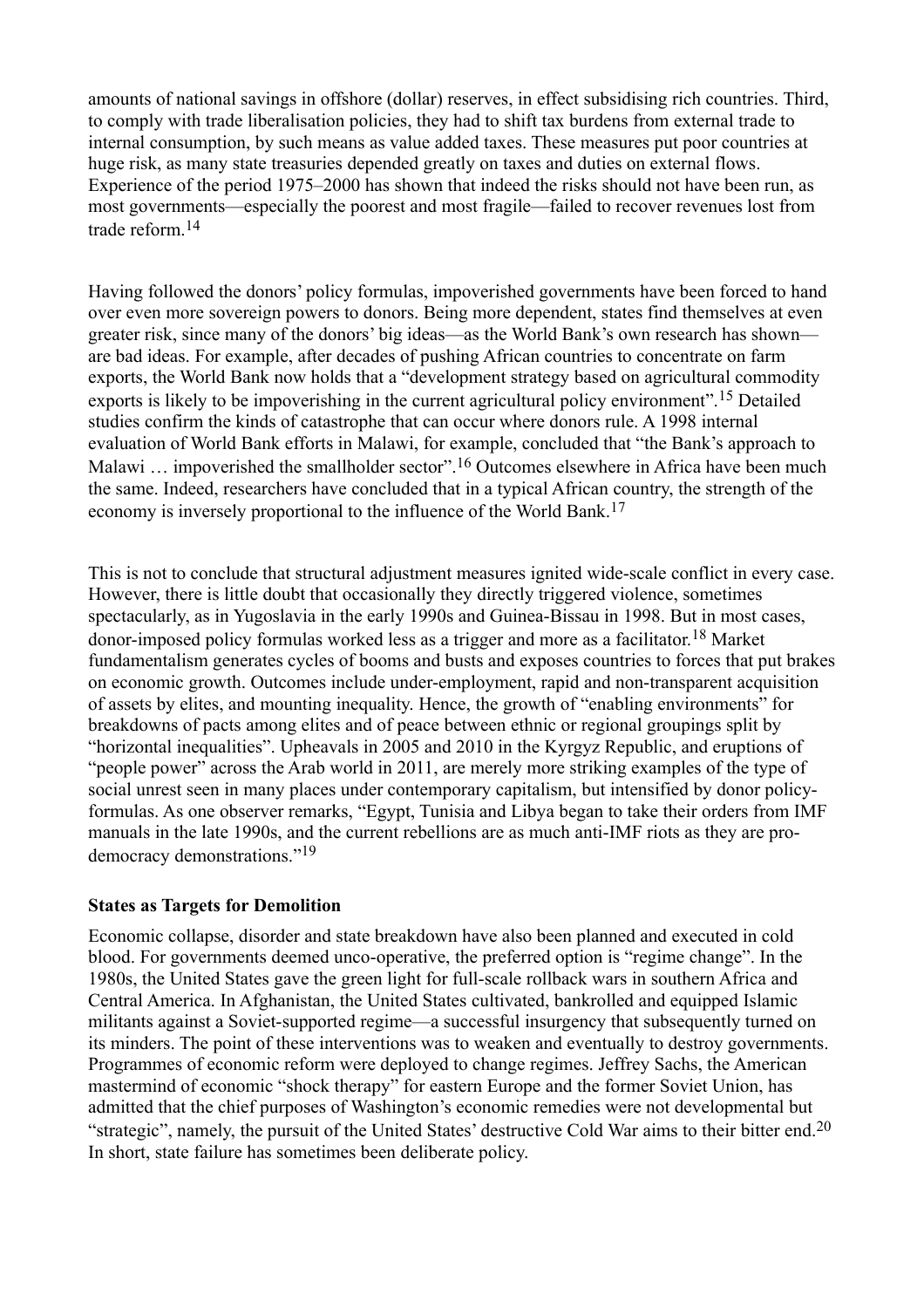International politics since 1945 has of course seen some progressive developments: multilateral adherence to some universal rules, including respect for self-determination, sovereign autonomy and collective self-esteem. But today's talk about "failing states" puts those achievements in question. It recasts sovereign countries as Western frontier territories, "borderlands" that must be policed if risks of "spill over" or "contagion" are to be contained. For this reason, the British political scientist Mark Duffield sees the Western practice of designating a country as "failing" as tantamount to making it eligible for interventions, including recolonisation under international supervision.<sup>21</sup>

### **What Does the Global Setting Allow?**

Official accounts of failing states portray them as self-contained islands, whose true failure is to have missed the waves of globalisation.<sup>22</sup> Yet this view scarcely matches reality. For in much of Africa and elsewhere, states and economies have for generations been highly geared to outside systems; sovereign authorities respond today more than ever to interests operating at global levels. Binding international agreements required of states in exchange for official loans and access to global financial markets have locked sovereign powers over fiscal and monetary policy away from domestic influence, thus emptying political life of much real significance. Governments ratify their budgets only after approval in Washington, D.C. Today's typical African polity is, according to some scholars, "neither African nor state".<sup>23</sup>

Today, for governing elites and their private-sector allies, opportunities to acquire wealth and instruments of repression have never been greater, and the risks lower, than those offered by today's global setting. That environment includes:

• Wide access to under-regulated, private and secret banking services that facilitate the looting of public assets, tax evasion/avoidance, money-laundering and other forms of capital flight.

• Sovereignty as a commodity for sale to the highest bidder (think of tax havens, export-processing zones, the cut-rate licensing of ships, the dumping of dangerous waste, rights to offshore and underwater resources), actively encouraged by Western governments and international financial institutions.

• Feeble international control over booming markets for arms and military services, worsened by state industrial subsidies and by state breakdown (especially in former East Bloc lands).

• Corporate resistance to mandatory regulation of revenues gained from petroleum, diamonds, tropical hardwoods and other resources.

What are the outcomes? One is the emergence of *rentier* regimes where wealth and privilege are matters of luck and personal ties that allow cliques to create and capture rents. National authorities have few incentives to engage with citizens as sources of revenue and of political legitimation. For material support and political backing, they look abroad. The rewards and risks on the domestic front hardly weigh up against the irresistible financial, military and political advantages flowing from arrangements with foreign private and official agencies. Global incentive systems thus usually take precedence over domestic politics.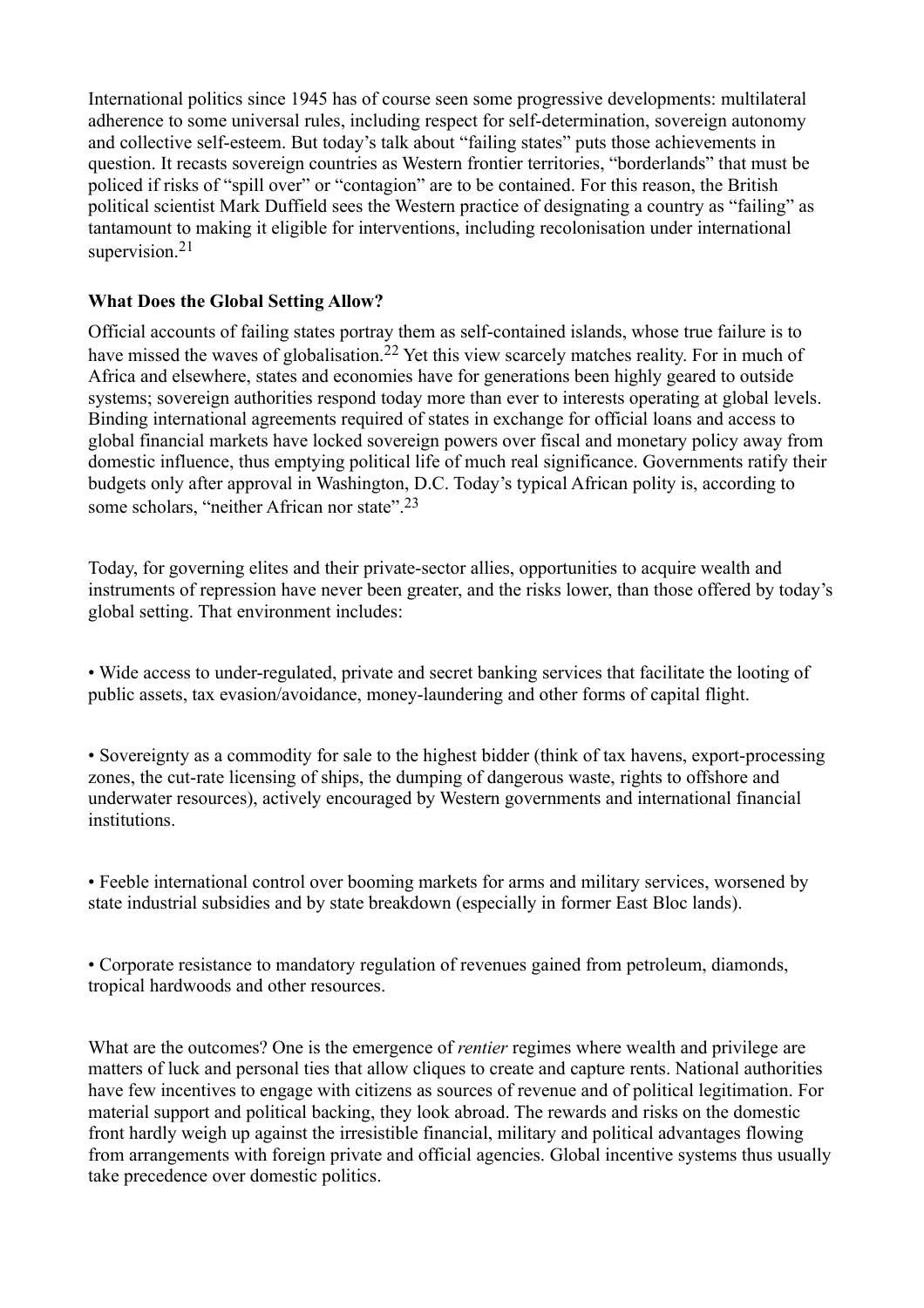# **"The Problem's" Inadequacies**

Corrupt despots, ethnic feuding and non-delivery of public services are certainly a reality. But in themselves they don't explain why states weaken and break down. Among the chief flaws in mainstream definitions of "the problem", the following stand out:

• Myopic, short-term concern about the security of the West and Western interests, to the neglect of building, over a longer term, solid bases for capable and legitimate governance.

• Unrealistic ambitions to see the rapid installation of state institutions along the lines of the legal– rational systems claimed for Western countries.

• A focus on territorial levels, within a country's boundaries, as influenced in some cases by regional neighbours.

• A neglect of other Western-backed policy measures (such as conditionalities that lower revenues for poor states' treasuries and encourage capital flight), in effect weakening state capacities, sovereignty and legitimacy.

# **'Solutions'**

Faced with the consequences of state breakdown, Western policy elites no longer seek deliberately to shrink and delegitimise states and public politics. Today, they accept that states have to be capable of key tasks. They must be able not only to facilitate Western economic strategies, but also to police things that Western interests want to see controlled: flows of low-skill migrants and narcotics, and socio-political movements that threaten client governments. The issue today is no longer how to curb state power and dismantle public services, but rather how to curb social phenomena in ways that match Western strategies.

Led by the United States, Western countries are today developing "solutions" that combine old and new ways of exercising power, or of at least seeming to do so. They can be briefly summarised as follows.

# **Empire Old Style: Armed Intervention**

Dogged by its relative decline as the economic colossus of the world, the United States is currently reasserting hegemony by force or the threat of force, thereby strongly "securitising" Western approaches to state fragility. It defines both the problems and the solutions in military terms, while attributing humanitarian and developmental roles to the military. Depending on the circumstances, non-Western regimes may be defined across a spectrum from "rogue" to "fragile", with the overall aim of making them eligible for armed intervention, whether overt or covert. The goal is also, as Voltaire said about the usefulness of occasional executions, *pour encourager les autres*. Harvard professor of national security and military affairs, Stephen Rosen, puts it as follows:

The maximum amount of force can and should be used as quickly as possible for psychological impact—to demonstrate that the empire cannot be challenged with impunity ... [W]e are in the business of bringing down hostile governments and creating governments favorable to us.<sup>24</sup>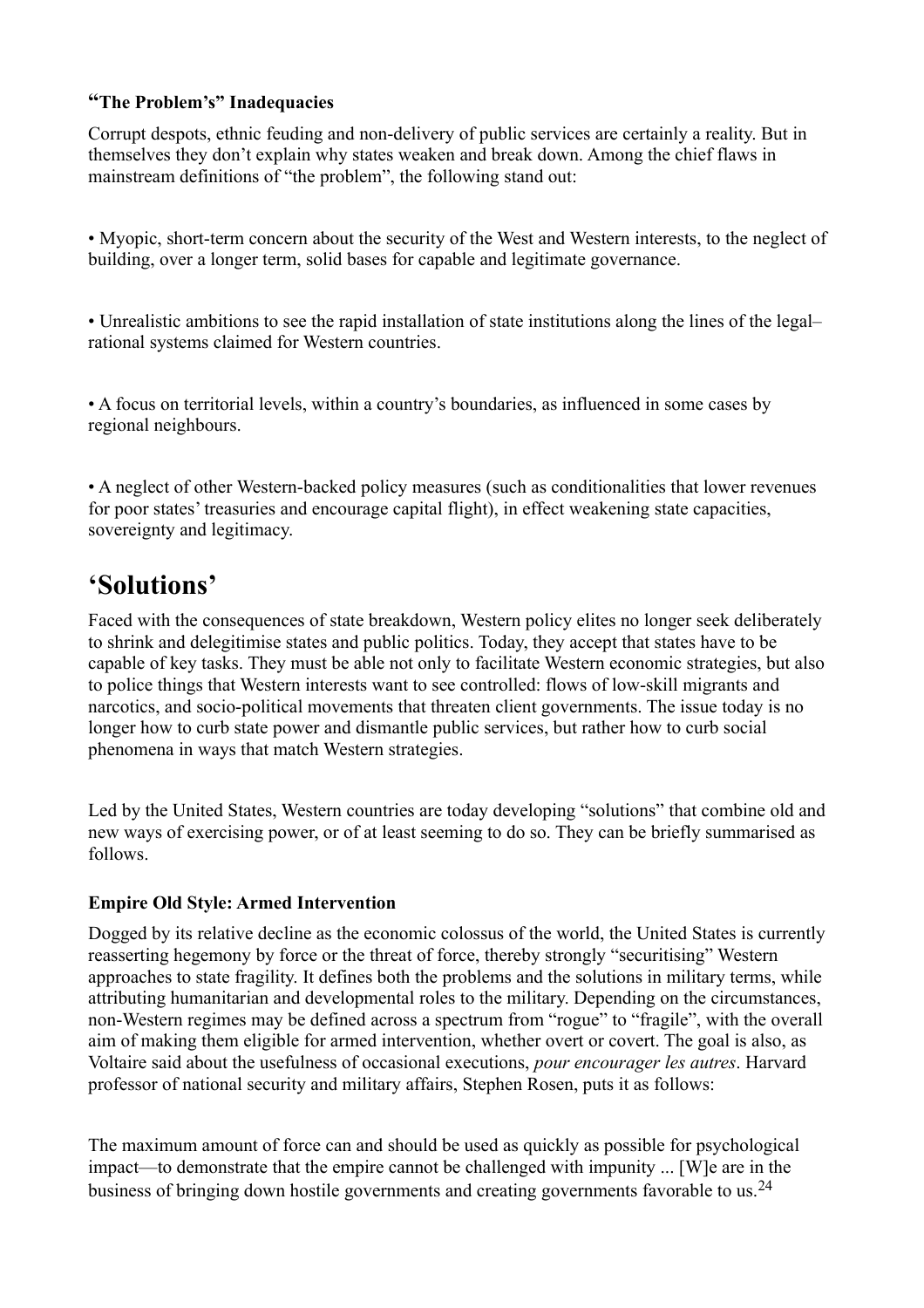A relevant question is how the United States intends to bring down governments it doesn't like. Today, despite bitter experiences of "blowback"—as seen in the outcome of US backing for Islamic insurgents in Afghanistan—covert intervention and low-intensity war are returning to the game after a spell on the benches following the savage "rollback" wars of the 1980s. Countries like Somalia and Pakistan, where politicised Islam is a ready vehicle for social movements, are clearly candidates for covert operations. But, as shown by "Operation Enduring Freedom—Trans-Sahara", the Pentagon's third-largest anti-terror initiative after Iraq and Afghanistan, the United States is expanding its pursuit of militarised "solutions" to fragility across a range of sub-Saharan and North African nations 25

Since at least the 1930s, US military strategists have struggled to devise a coherent doctrine of "small wars" or "low-intensity conflict". Yet, as the German political scientist Jochen Hippler observes, those doctrines fail to resolve huge contradictions: how can US-friendly "stability" be promoted through destabilisation? How can viable, popularly legitimate states be built which are clearly dominated by the United States?<sup>26</sup>

Faced with these contradictions, some strategists and pundits call for solutions of an old-fashioned kind, including a revival of colonial rule or multilateral trusteeship over troubled countries. Nevertheless, calls to take up the rich man's burden have as yet had little effect in high places. As the colonial powers realised in the last decades of their rule in Africa, *direct* imperial rule is unaffordable. Hence, today's preference for approaches that are less risky and expensive than direct rule. Indeed, a guiding principle is that most of the risk and expense are to be borne by the targeted states themselves.

Official state-building approaches are premised on containing, not resolving, problems. Many are a blend of beefed-up justice systems and policing, political re-engineering and "capacity building". US strategy statements emphasise stronger institutions for security and law and order. US guidelines tend to read like management checklists and say almost nothing about political crises based on real grievances and how politics must be factored into conflict management. US proposals say nothing whatever about "external drivers" such as global financial circuits. Some official analyses admit the importance of real political contestation as a part of "good governance". Western agencies have spread the discourse of "participation" and "ownership", but these are chiefly meant to unify and guide how measures are to be *interpreted*, not how they are to be carried out in fact. Where policy instruments to steer an economy have been given up and where representative branches of government have been drained of any real power, it is not clear what difference public politics can make.

#### **The Humanitarian Impulse**

In 1928, the German political thinker who became "Crown Jurist of the Third Reich", Carl Schmitt, argued: "The concept of humanity is an especially useful ideological instrument of imperial expansion, and in its ethical–humanitarian form it is a specific vehicle of economic imperialism."<sup>27</sup> Such acute, if cynical, reasoning manifests itself today with ever-increasing frequency. Western military purposes are being packaged in the language of humanitarianism. US-led sanctions and war against Iraq may have cost hundreds of thousands of lives, but humanitarian claims were made to justify the deaths. Humanitarian agencies are recruited into what are patently military–political adventures. Imperial and humanitarian impulses are being deliberately merged.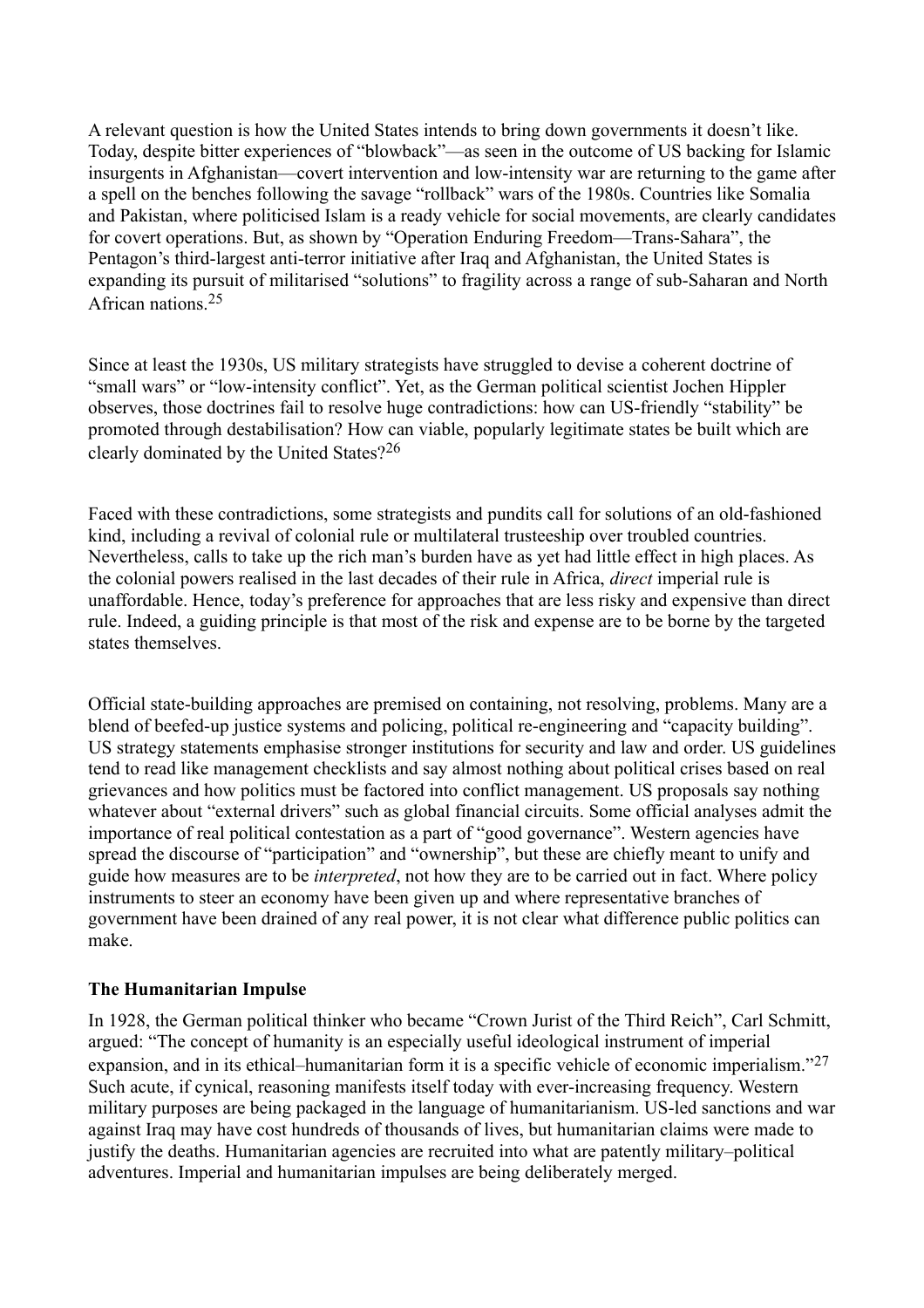Agents for development, including non-governmental organisations, face rising pressures to become agents for security. At the same time, armed forces are taking on development tasks. In November 2005, with little fanfare, the Pentagon announced that "stability operations are a core US military mission" that will henceforth enjoy "priority comparable to combat operations". This recasting of US military doctrine was required to stop terrorist groups from "setting up shop in so-called ungoverned areas, or failing states, around the world".<sup>28</sup> "Social work with guns" is now part of the military's core business.<sup>29</sup> For counter-insurgency officers, the US Army handbook, the *Commander's Guide to Money as a Weapons System*, published in April 2009, has become required reading. Yet winning wars on socio-political fronts is hardly a sure thing, especially when that job is given to soldiers. As one US defence expert put it, "people who are good killers tend not to be good mediators".30 Evidence from today's Afghanistan, where the new doctrine is in full swing, shows that aid and counter-insurgency do not mix well. Indeed, in the context of a state where the political class is seen as illegitimate and corrupt, the approach backfires. It is based on little more than wishful thinking.<sup>31</sup>

# **The True Location of Power**

The past decade has witnessed "solutions" that generate new problems, reinforce old ones, and deflect attention from supra-national levels where deep and powerful drivers of state fragility continue to operate. It is to those upper levels, where politics have been denationalised and no one can be effectively held to account, that much power and authority have relocated. Especially in fragile, peripheral places, the nation-state is seldom the main arena of politics. The American social scientist Saskia Sassen has cast light on these obscure but growing "third spaces" between the national and the global levels of power, where transnational "assemblages" increasingly overshadow the prerogatives of states, both "fragile" and "strong".32 These range from production chains (in both licit and illicit goods and services), to specialised judicial rules, to an emergent global human-rights regime, to transnational social movements. Such assemblages put in question the relevance of conventional notions of the nation-state as the chief locus of politics and thus of effective answers to fragility and its drivers.

# **A False Paradigm**

State failure is an idea that, although driven by questionable intentions, refers to objective realities. For the wretchedness seen in places where public order has decayed or imploded is manifestly real. Yet in the mainstream paradigm, the problem is only incidentally a failure to improve the security and wellbeing of citizens in non-Western countries; rather, the real problem is those countries' failure to assure the security of Western interests. Greedy, despotic or disobedient leaders have only themselves to blame for underdevelopment and illegitimate governance. State fragility is thus a selfevident pretext for further Western supervision, preferably legitimised now and then by ritual elections, but enforced if necessary through regime change by force of arms. Then come further economic "reforms"—regrettably but necessarily painful for the majority—to underpin a "liberal peace". That model of post-conflict development promotes the very things that weaken states and public order in the first place: foreign and domestic elite rent-seeking, inequality, exclusion, desperate scrambles for survival, and illegitimate governance.

Will the idea of failing states be around in ten years' time? That will not depend on its power to explain crises and generate effective responses. I have argued that it is seriously flawed in both those respects. Rather, its longevity will depend on its power to keep animating coalitions among powerful diplomatic, military, financial, academic and media blocs. Yet, even as it continues to justify those blocs' ambitions and actions, and to mask their roles in creating disorder and malgovernance, the idea is unlikely to gain endorsement in the subaltern lands it purports to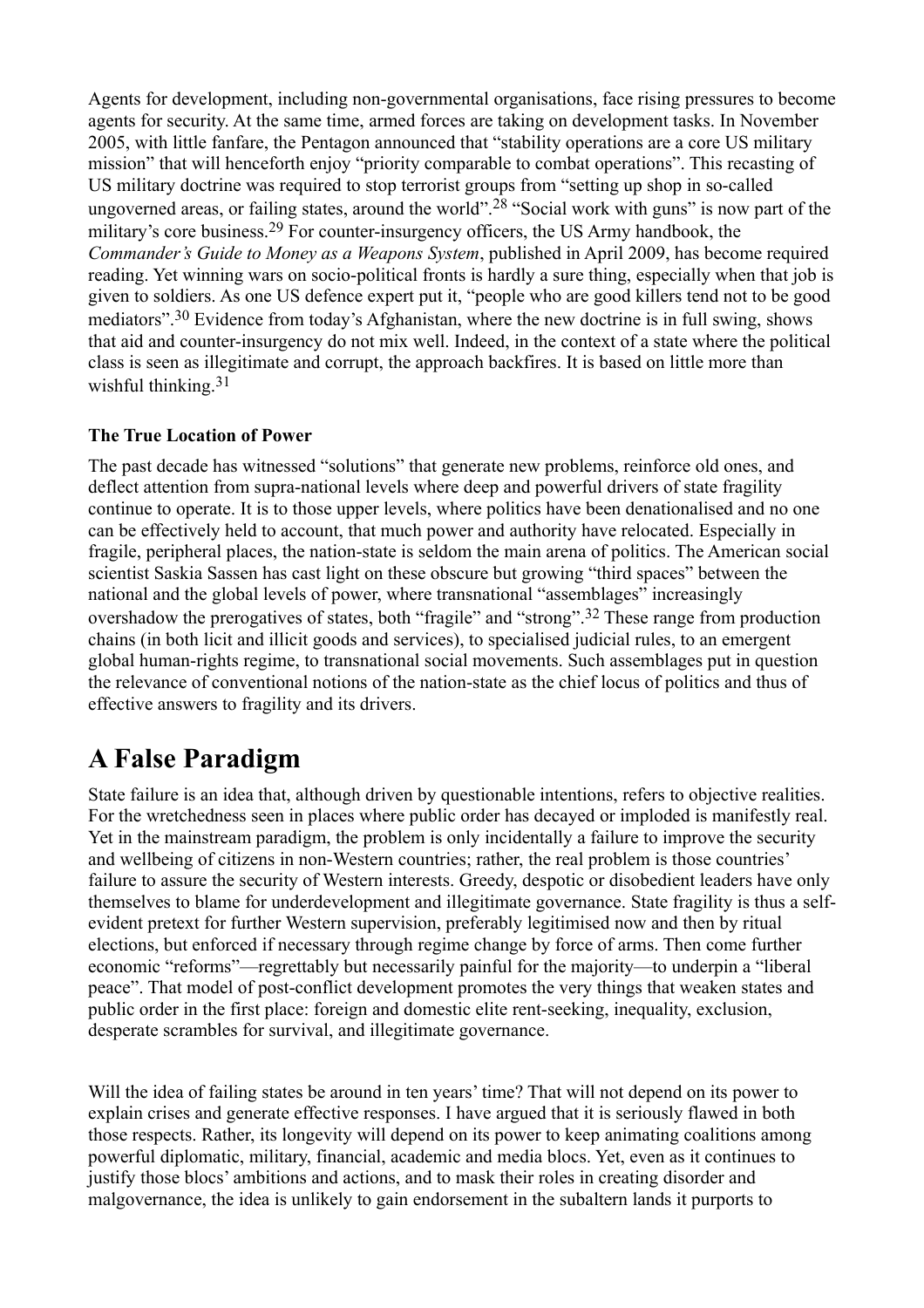describe.

Talk of state failure is likely to change in tone and intensity as Western geostrategists come to terms with other realities. One reality is the West's loss of primacy in Africa and elsewhere to interests from China and other thrusting competitors such as Brazil and India. Another is the rising spendingpower of some hitherto "fragile" mineral-exporting states, such as Angola and Zambia, Ecuador and Equatorial Guinea. Terms of the discussion may change as pessimistic forecasts are proven wrong. In 2003, the United Nations was urged to revive its Trusteeship Council in order to take over the management of Liberia; yet today that country's recovery from war has failed to demonstrate any need for recolonisation. Finally, upheavals in Egypt, Tunisia and elsewhere in the Arab world have thrown off-balance if not overboard those parts of the "failed-state" paradigm that diagnose popular insurrections as pathological things to be repressed, rather than logical things to be welcomed.

Such shifts can give further momentum to calls for a rethink. Lenses for looking at state weakness need to be widened and more sharply focused on critical links in complex chains of causation. A wider lens would encompass supra-national systems of the incentives available to leaderships which are furnished by the West's own laws and practices—incentives such as opportunities for private gain through collaboration in illicit trade and for sequestering those gains in offshore banks and tax havens. Such perspectives would allow Western pundits and policymakers to see the truth of the prestigious Royal African Society's 2005 report, "A Message to World Leaders", published during a crescendo of plans and promises to spend more on Africa. The heart of that message was: "It's not just about thinking up good things we should do to Africa—it's about the bad things we should stop doing."<sup>33</sup>

#### Endnotes

1. White House, "The National Security Strategy of the United States of America", Washington, D.C., September 2002, p. 1.

2. Le Conseil Economique de la Défense, Présentation et programme de travail 2004–2005, Paris, 2004.

3. US National Intelligence Council, *Mapping the Global Future: Report of the National Intelligence Council's 2020 Project* (Washington, D.C., 2004) [http://www.foia.cia.gov/2020/2020.pdf], p. 14.

4. Herman Kahn and Anthony J. Wiener, *The Year 2000: A Framework for Speculation on the Next Thirty-Three Years* (New York: Macmillan, 1967), p. 311.

5. See, for example, Christian Bueger and Felix Bethke, "Networking the Failed State—Enacting the Discipline of International Relations?" (paper presented at the fifty-first annual conference of the International Studies Association, New Orleans, February 2010); Javier Fabra Mata and Sebastian Ziaja, *User's Guide on Measuring Fragility* (Bonn and Oslo: German Development Institute and the United Nations Development Programme, 2009).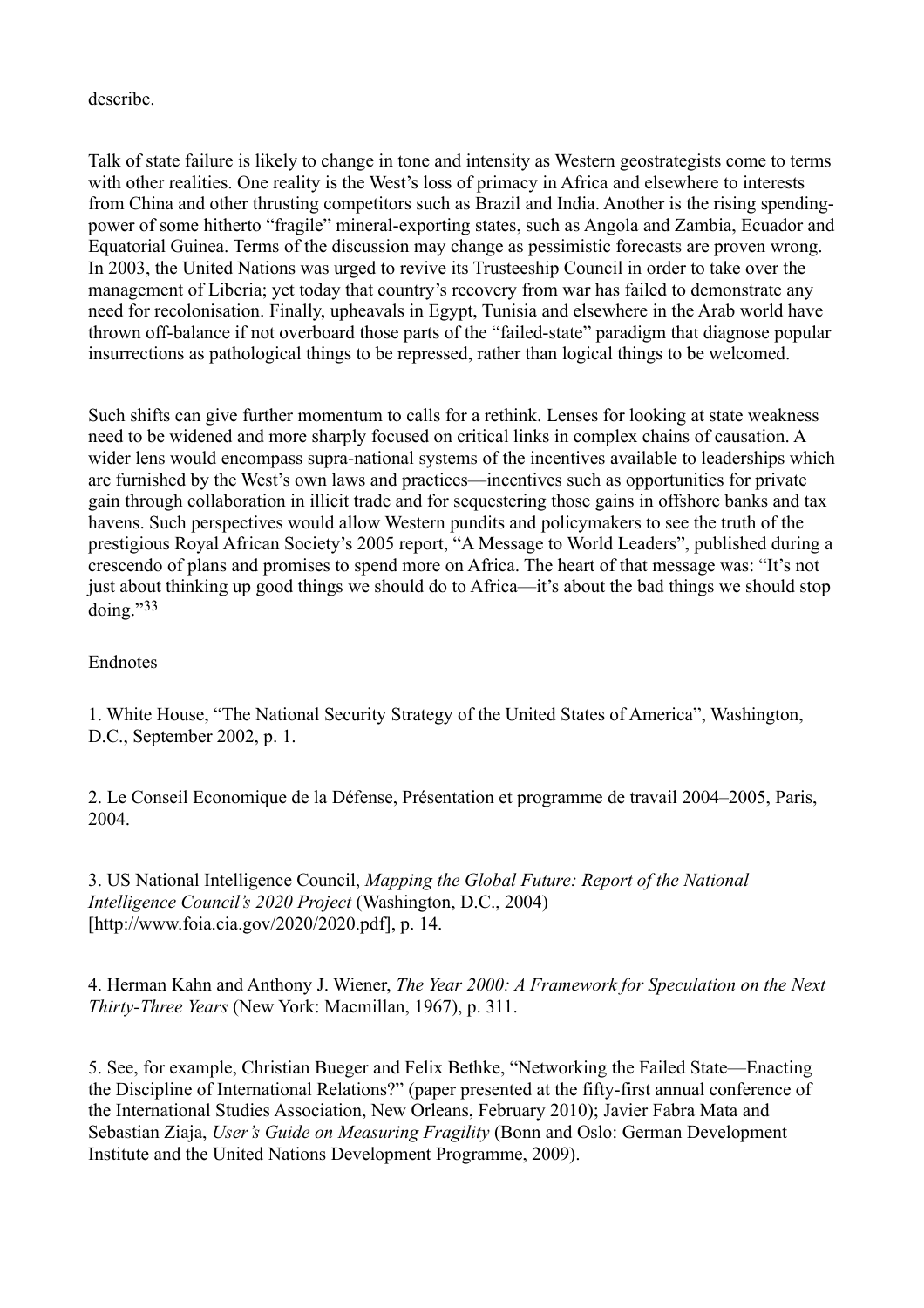6. OECD, "Principles for Good International Engagement in Fragile States and Situations", OECD, Paris, April 2007 [http://www.oecd.org/dataoecd/61/45/38368714.pdf].

7. Robert Rotberg, "The New Nature of Nation-State Failure", *Washington Quarterly* 25, no. 3 (summer 2002), p. 93.

8. US Agency for International Development, "Fragile States Strategy", Washington, D.C., January 2005 [http://www.usaid.gov/policy/2005\_fragile\_states\_strategy.pdf], p. 5.

9. Fund for Peace and *Foreign Policy*, "The Failed States Index", *Foreign Policy*, July/August 2005. The validity and usefulness of these indexes is even more in question today given their consistently low-to-moderate risk-of-failure ratings for Egypt and very low risk ratings for Libya, Tunisia, Bahrain and other countries prior to the 2011 waves of Arab revolt.

10. For a statement of this position, see the paper by Paul Collier, director of the World Bank's Development Research Group from 1998 to 2003: "Economic Causes of Civil Conflict and Their Implications for Policy", 15 June 2000 [http://siteresources.worldbank.org/DEC/Resources/econonmic\_causes\_of\_civilwar.pdf].

11. Susan L. Woodward, "Fragile States: Exploring the Concept" (paper presented at the FRIDE international seminar, "Failing States or Failed States? The Role of Development Models", Madrid, 2005), p. 5.

12. Libya's Muammar Gaddafi is but the latest in a long line of dictators—think of Iraq's Saddam Hussein and Panama's Manuel Noriega—to suffer this image reversal. By the same logic of *Realpolitik*, dictators like Somalia's Siad Barre underwent makeovers as model statesmen after having been vilified as Marxist autocrats.

13. Janna Rysakova et al., "Kyrgyz Republic: Crumbling Support, Deepening Poverty", in *Voices of the Poor: From Many Lands*, ed. Deepa Narayan and Patti Petesch (Washington, D.C.: World Bank and Oxford University Press, 2002), pp. 281, 285.

14. See Thomas Baunsgaard and Michael Keen, "Tax Revenue and (or?) Trade Liberalisation", IMF working paper 05/112, 2005 [http://www.imf.org/external/pubs/ft/wp/2005/wp05112.pdf].

15. M. Ataman Aksoy and John C. Beghin, eds., *Global Agricultural Trade and Developing Countries* (Washington, D.C.: World Bank, 2005), p. 3.

16. World Bank Operations Evaluation Department, "Malawi—The World Bank and the Agricultural Sector", impact evaluation report no. 17898, Washington, D.C., World Bank, 1998, p. 2.

17. Kjell Havnevik et al., *African Agriculture and the World Bank: Development or*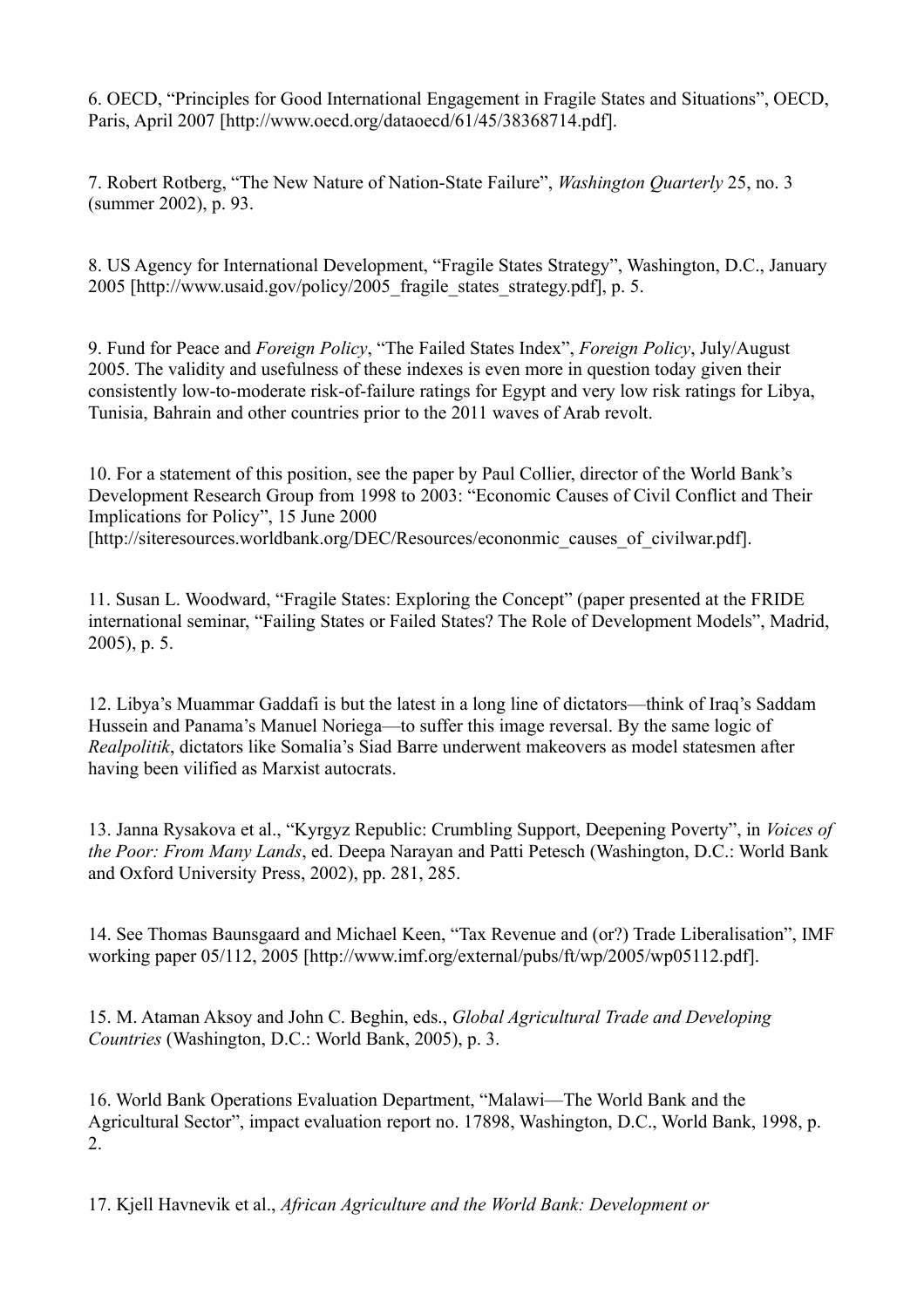*Impoverishment?* (Uppsala, Sweden: Nordic Africa Institute, 2008).

18. A point stressed in Christopher Cramer and John Weeks, "Macroeconomic Stabilization and Structural Adjustment", in *The Prevention of Humanitarian Emergencies*, ed. E. Wayne Nafziger and Raimo Väyrynen (London: Palgrave Macmillan, 2002), pp. 43–61.

19. Vijay Prashad, "Imperial Anxieties", *Frontline: India's National Magazine*, 12–15 March 2011.

20. Jeffrey Sachs, interviewed on the British Broadcasting Corporation's *Hardtalk* programme, 22 January 2003.

21. Mark Duffield, *Global Governance and the New Wars: The Merging of Development and Security* (London: Zed Books, 2001).

22. See, for example, Jonathan M. White, *No Development without Security: The Transatlantic Donor Community Needs to Redesign Aid for Fragile States* (Washington, D.C.: The German Marshall Fund of the United States, 2009), esp. chapter 3, "Failing to Globalize Fragile States", pp.  $10-15$ 

23. Pierre Englebert, "The Contemporary African State: Neither African nor State", *Third World Quarterly* 18, no. 4 (December 1997).

24. Stephen Peter Rosen, "The Future of War and the American Military", *Harvard Magazine* 104, no. 5 (May–June 2002), p. 31.

25. On the continued expansion of US military activity in Africa, see the papers by Daniel Volman at the Africa Security Research Project [http://concernedafricascholars.org/african-securityresearch-project/].

26. Jochen Hippler, "Counterinsurgency and Political Control: US Military Strategies Regarding Regional Conflict", INEF Report, 81/2006, Duisburg, Institute for Development and Peace, University Duisburg-Essen, 2006.

27. Carl Schmitt, *The Concept of the Political* (New Brunswick: Rutgers University Press, 1976), p. 53.

28. Rowan Scarborough, "Nation-Building Elevated", *Washington Times*, 14 December 2005.

29. Andrew Bacevich "Social Work with Guns", *London Review of Books* 31, no. 24 (17 December 2009).